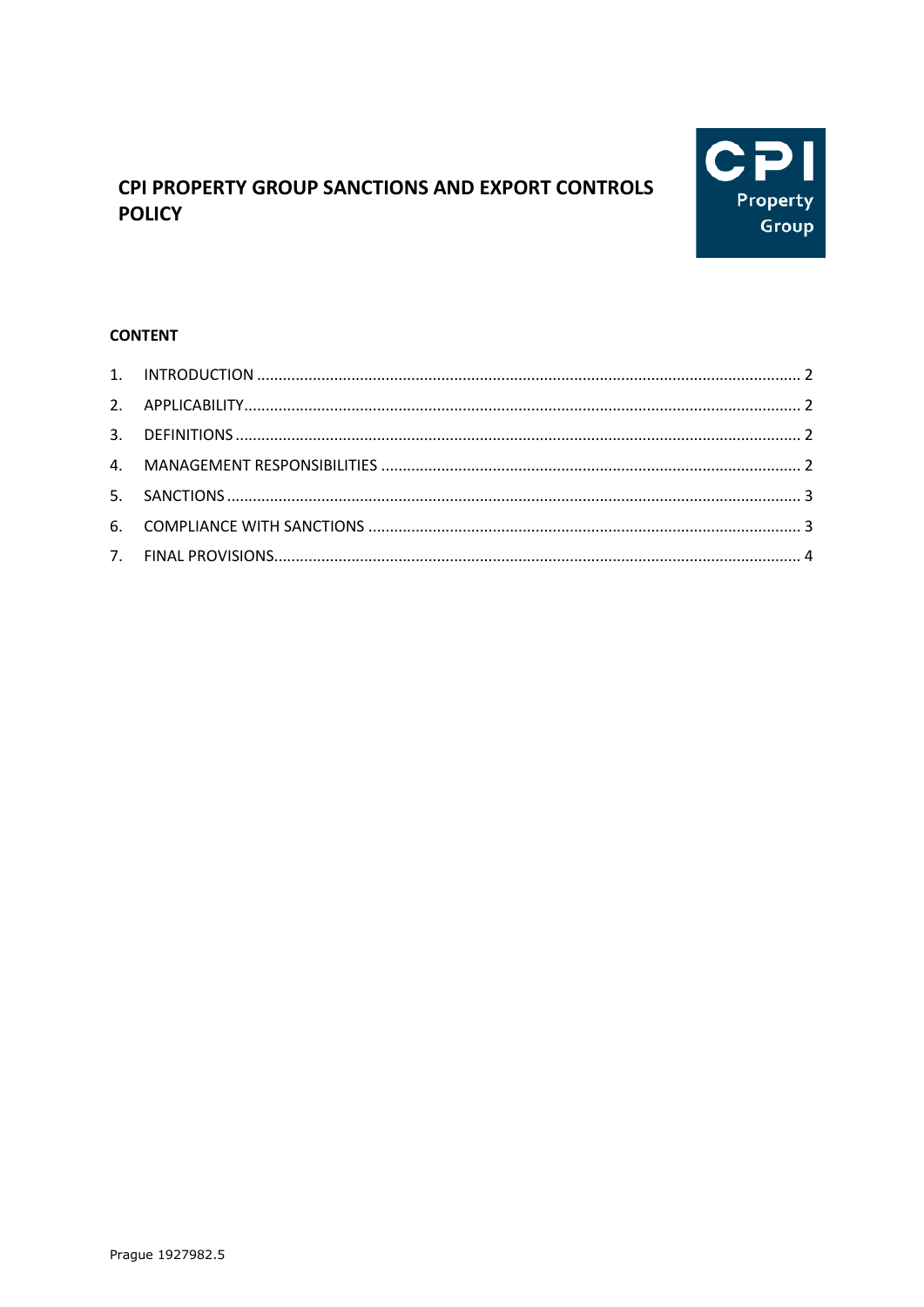### <span id="page-1-0"></span>**1. INTRODUCTION**

- 1.1. The Group operates its business in several European countries and always complies with applicable laws and the Group's Code of Business Ethics and Conduct and other Group's internal rules.
- 1.2. The purpose of this Policy is, in connection and compliance with the Group's Code of Business Ethics and Conduct and other Group's internal rules, to ensure that all business of the Group is always conducted in compliance with the Sanctions, if applicable, and that the Representatives understand the importance of the Sanctions and their related responsibilities.

## <span id="page-1-1"></span>**2. APPLICABILITY**

- 2.1 This Policy applies to, and shall be observed by, all companies within the Group and their Representatives. In addition, the Group is committed to communicate this Policy to all Business Partners and Agents and ensure all of its dealings with any Business Partner or Agent to comply with this Policy or with the Sanctions, as the case may be.
- 2.2 The prior written approval of the Board of Directors of CPI Property Group S.A. is required for any deviation from this Policy, provided that such deviation would not breach any applicable laws.

### <span id="page-1-2"></span>**3. DEFINITIONS**

- <span id="page-1-4"></span>3.1 Unless in this Policy stated expressly otherwise or unless the context requires otherwise, the capitalized terms used in this Policy shall have the meaning ascribed to them in this Sectio[n 3.1](#page-1-4) of this Policy:
	- 3.1.1 "**Agent**" means any agent, consultant, contractor, sub-contractor and anyone other, who works on behalf of the Group, and "**Agents**" shall be construed accordingly;
	- 3.1.2 "**Business Partner**" means any existing or prospective business partner of the Group, including tenants, purchasers, suppliers, lenders and joint venture collaborates, and "**Business Partners**" shall be construed accordingly;
	- 3.1.3 "**Group**" means CPI Property Group S.A. and its subsidiaries;
	- 3.1.4 "**Policy**" means this CPI Property Group Sanctions and Export Controls Policy;
	- 3.1.5 "**Representative**" means any officer, director, employee or anyone other directly engaged with, and authorized to act on behalf of, the Group, and "**Representatives**" shall be construed accordingly; and
	- 3.1.6 "**Sanctions**" mean any measures adopted by the international organizations (including United Nations or European Union) or individual states and their respective public authorities (including USA, United Kingdom or Switzerland) that regulate the import and export of goods, services, software and technology, as well as other economic and trade restrictions or prohibitions, export controls, embargoes and international boycotts of any type.

#### <span id="page-1-3"></span>**4. MANAGEMENT RESPONSIBILITIES**

4.1 The overall responsibility for the pursuing of this Policy rests with the Board of Directors of CPI Property Group S.A. that acts through the Compliance Officer of the Group. The Compliance Officer of the Group reports to the Board of Directors of CPI Property Group S.A. on a regular basis.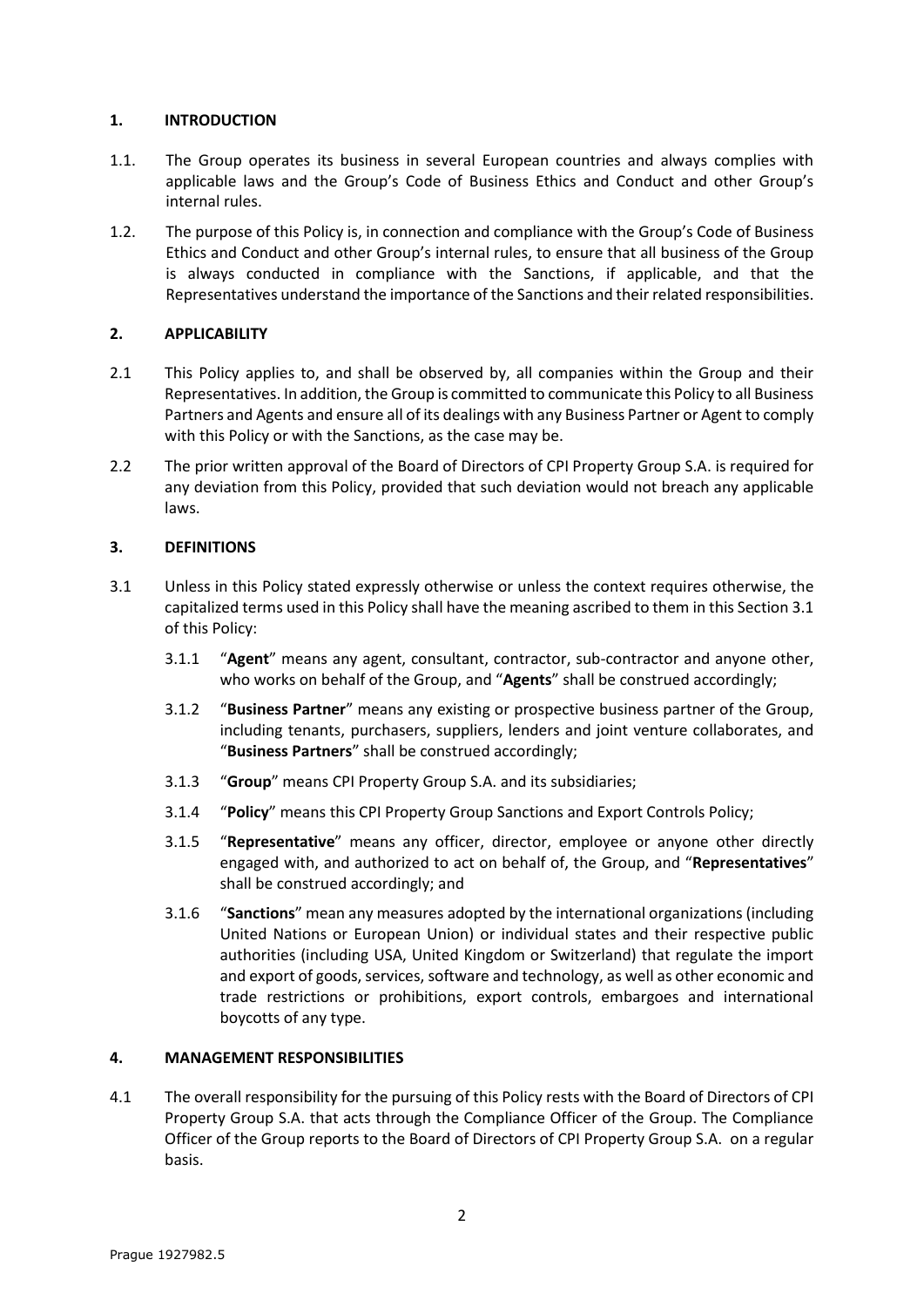### <span id="page-2-0"></span>**5. SANCTIONS**

- 5.1 The purpose of the Sanctions is to change the behaviour of the targeted countries, regions, organizations or individuals. The Sanctions may be based on concerns relating to (inter)national security, terrorism, money laundering, human rights violations, development of weapons of mass destruction or other relevant reasons. States and international organizations use the Sanctions to protect society or accomplish desired development without resorting to more interventionist actions.
- 5.2 The Sanctions may target:
	- 5.2.1 Countries or regions, in which case the Sanctions may prevent the Group from, or restrict the Group in, conducting business in such territories (e.g., the Group or its Representatives may be prohibited from travelling to or making investments or creating joint ventures in such territories, or they may be prohibited from delivery of certain goods to or from such territories).
	- 5.2.2 Organisations or individuals, in which case the Sanctions may prevent the Group from, or restrict the Group in, doing business with such organisations or individuals.
	- 5.2.3 Goods and services, in which case the Sanctions may prevent the Group from, or restrict the Group in, dealing in such goods and providing such services; thus, detailed specification and potential end-use of such goods and services determine, whether they may be dealt in and provided (or exported or imported, as the case may be) at all and if so, whether any license or approval is required.

In respect of the countries, regions, organizations or individuals being subject to the Sanctions, either only limited scope of business activities may be restricted or prohibited, or all or almost all business activities may be restricted or prohibited, which depends on a specification in each individual Sanction.

- 5.3 The Group complies, in particular, with the Sanctions declared by:
	- 5.3.1 Office of Foreign Assets Control of the US Department of the Treasury;
	- 5.3.2 European Union within the Common Foreign and Security Policy; and
	- 5.3.3 United Nations Security Council.

However, as mentioned below, the Group continuously assesses and analyses, which Sanctions apply to it, and adjusts conducting of its business and related procedures accordingly.

#### <span id="page-2-1"></span>**6. COMPLIANCE WITH SANCTIONS**

- 6.1 The Group shall always operate its business in compliance with applicable laws, which also means compliance with the Sanctions. A failure to comply with the Sanctions may constitute a crime and the consequences for non-compliance with the Sanctions could include fines for the Representatives or for the Group, or imprisonment for the Representatives. Also, in case of such failure the Group may be denied the right to participate in foreign trade with the state whose sanction laws were breached. In addition, breach of the Sanctions may lead to the goods being seized or payments being frozen that may have significant adverse consequences for the Group's operations. A failure to comply with the Sanctions further poses to the Group a risk of reputational damage, potentially resulting into reduced trust from the communities, Agents, Business Partners, as well as other Group's stakeholders.
- 6.2 Compliance with the Sanctions means, in particular, that:
	- 6.2.1 the Group does not: